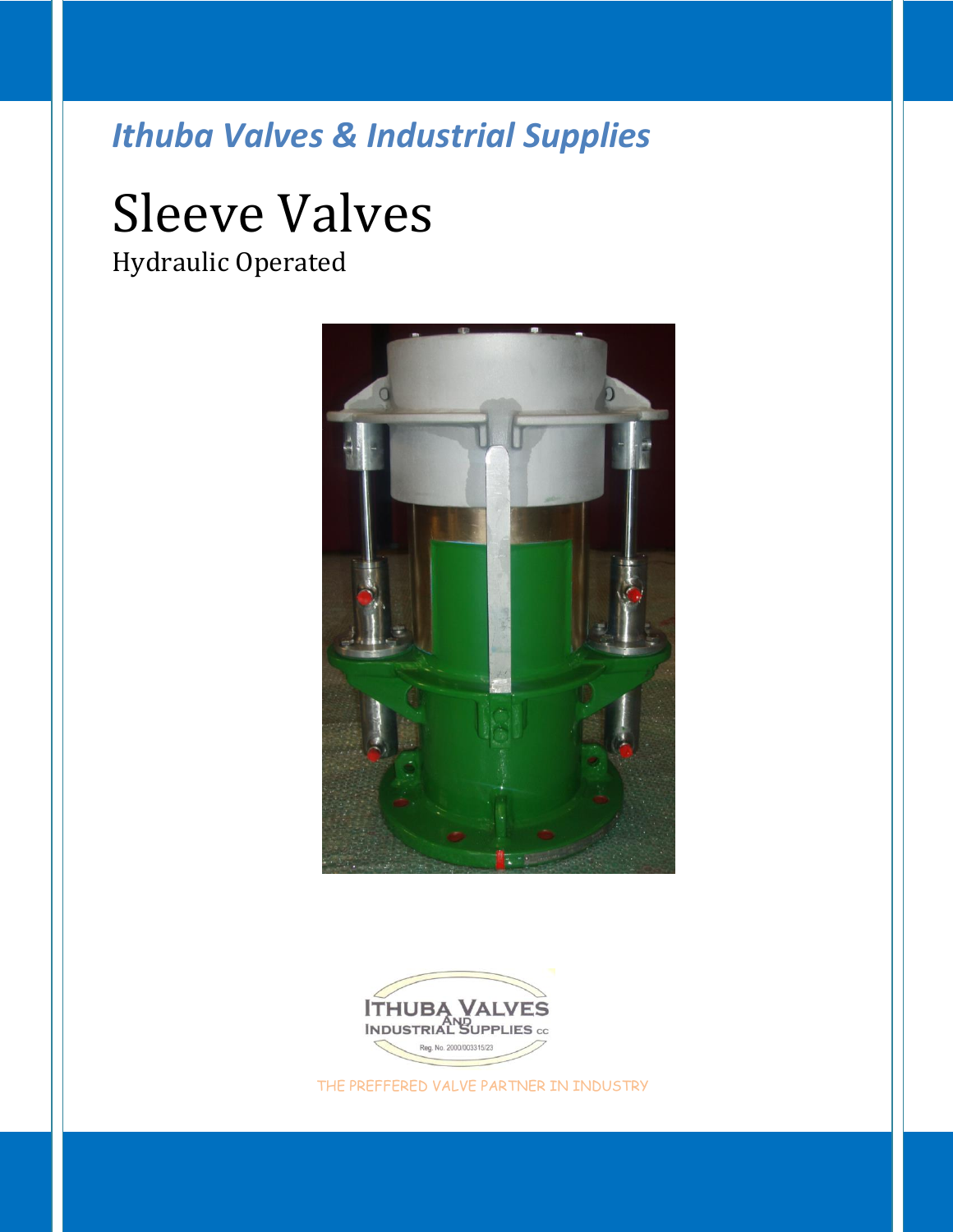

### **Introduction**

Sleeve Valves are widely used in flow control application as energy dissipating valves discharging to atmosphere. These operate by breaking discharge of water into a hollow jet by means of cone on the downstream end. The valves generally used as outlet valves in dams, turbine by-passes, hydraulic turbine relief valves, irrigation and many other applications. These valves, when appropriately designed, can operate vibration free in any position between fully open or closed position. The valves can also operate well in submerged conditions. Some of these valves are of cast iron or graphite material while others are of fabricated steel or stainless steel. Looking at how differently all sleeve valve manufacturers approach their unique designs for this particular valve, it is so apparent that besides the mounting and bore specification that are kept standard, the rest of this valve is mainly on the engineer's discretion and perspective or mainly contractual requirements. The valves seals can be replaced while in-line, provided the line is in-active by closing the isolation valve upstream. Ithuba Valves has been manufacturing and refurbishing sleeve valves ever since their establishment. They have become one of the known flow control valve suppliers around Africa supplying water utilities such as Department of Water Affairs, Lesotho Highlands Development Authority and many more.

| <b>Flanges:</b>      | Valves have welded flanges (for sizes bigger than DN300) that conform to SANS 1123, BS 4504 or<br>other approved pipeline specification drilled to suit customer or contractual specification requirements.                                                                                                                                                                                                                                                                                                                                                                                                                                                    |
|----------------------|----------------------------------------------------------------------------------------------------------------------------------------------------------------------------------------------------------------------------------------------------------------------------------------------------------------------------------------------------------------------------------------------------------------------------------------------------------------------------------------------------------------------------------------------------------------------------------------------------------------------------------------------------------------|
| Coating:             | Body internal and external coatings can be of Twin Pack Epoxy, Fusion Bonded Epoxy or approved<br>equivalent. Sleeve is pickled and passivated.                                                                                                                                                                                                                                                                                                                                                                                                                                                                                                                |
| Operation:           | The valve can be operated by means of two hydraulic cylinders that are mounted on the body, manually<br>by means of a pedestal-mounted gearbox (the latter is usually in case of submerged valves) or as per<br>customer or contractual requirements. Hydraulic operated valves can, on request, be supplied complete<br>with a hydraulic power pack. Manually operated valves can be handwheel or electric actuator driven.<br>For manually operated valves, all drive mechanisms are mainly of 3CR12 material and Stainless Steel 304<br>for submerged valves. All other components are as shown on the list or as per customer/contractual<br>requirements. |
| <b>Installation:</b> | All valves are built for horizontal pipe installation. However, valves can operate equally well in vertical<br>pipe installation or submerged. Valve hoods can be supplied free standing or cast in concrete as per<br>contractual requirements.                                                                                                                                                                                                                                                                                                                                                                                                               |
| Size Range:          | Sizes range from DN100 up to DN1800                                                                                                                                                                                                                                                                                                                                                                                                                                                                                                                                                                                                                            |
| <b>Rating:</b>       | Valves are rated for PN6 to PN40 (Up to DN600), DN700 up to DN1000 (PN6 up to PN40 on request)<br>and PN6 up to PN25 (Up to DN1800SV) water working pressure.                                                                                                                                                                                                                                                                                                                                                                                                                                                                                                  |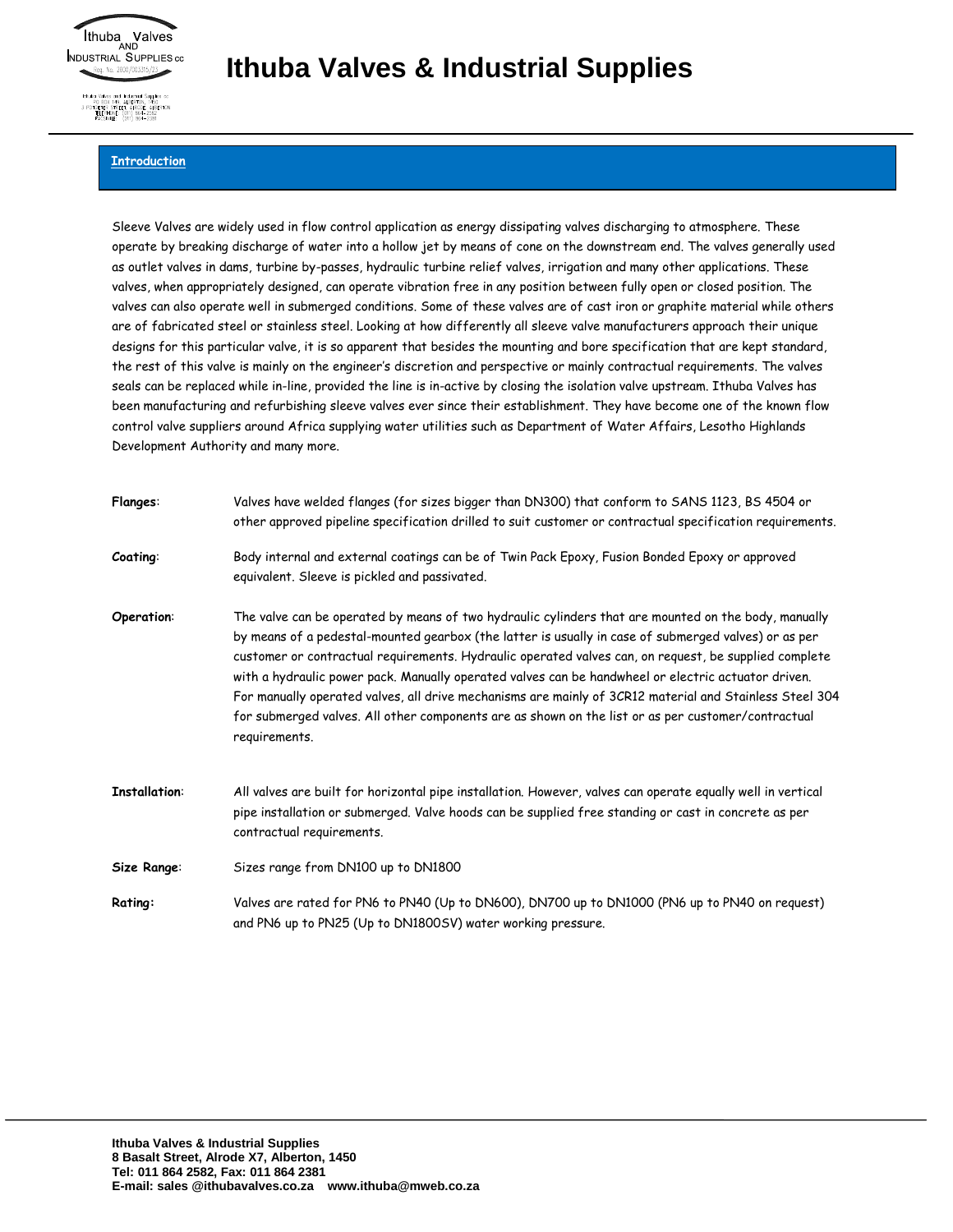#### **Materials Of Construction**

For all low cost application valves exposed to non-corrosive environment the material for barrel and flanges conforms to Mild Steel 300WA treated to DWS 9900 or SABS 1217 coating specifications. The material for components locating the seals and the sleeve conforms to St/Steel 304.

| Component   |                            | Specification              |
|-------------|----------------------------|----------------------------|
|             | Low Cost Application       | High Quality               |
| Body        | Mild Steel 300WA           | St/Steel 304               |
| Sleeve      | St/Steel 304               | St/Steel 304               |
| Seal Ring   | St/Steel 304               | St/Steel 304               |
| Seal Barrel | St/Steel 304               | St/Steel 304               |
| Bearing     | N.A. Bronze (Weld Deposit) | N.A. Bronze (Weld Deposit) |
| Seal        | Nitrile/EPDM               | Nitrile/EPDM/Viton         |
| Clamp Ring  | St/Steel 304               | St/Steel 304               |

For high standard valves, located in chamber walls, material for all body components conforms to St/Steel 304. For submerged valves all components material conforms to St/Steel 316.

#### **Valve Hoods**

Valve hoods material conforms to Steel 3CR12 for low cost application and St/Steel 304 for high standard applications. The hoods can be sized by Ithuba Valves on request or can be made to customer requirements. These hoods can be supplied for casting in concrete or as anchored free standing. Sizing of the hood is of equal importance as valve sizing. Inappropriate sizing of the hood can lead to unusual behavior of the water jet, thus leading to system instability. Site details must be supplied in full for accurate design work and installations.

The hoods can be cast in concrete or free standing and anchored to the floor at any required position.





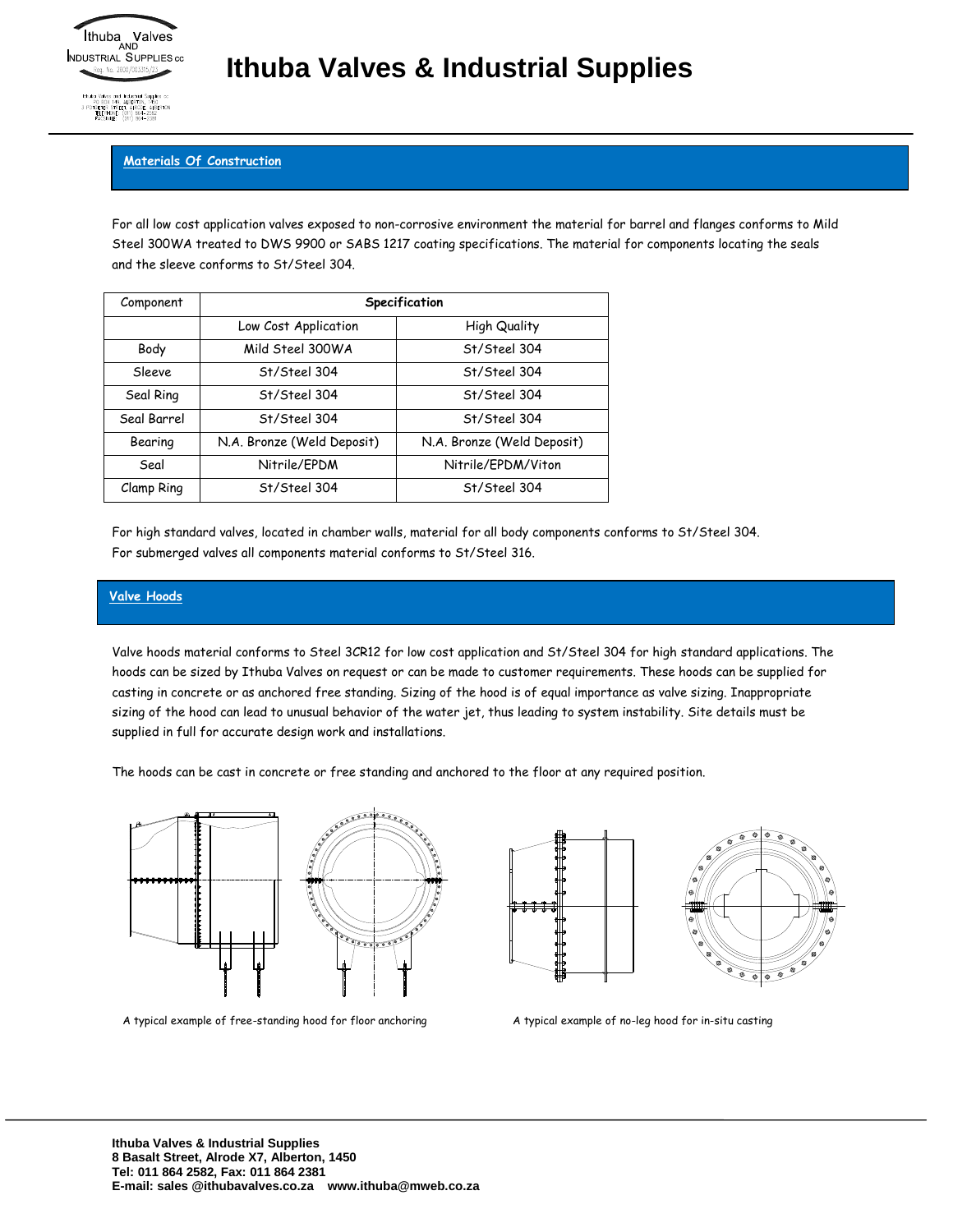

**General Construction (Typical):**



Typical hydraulic operated sleeve valve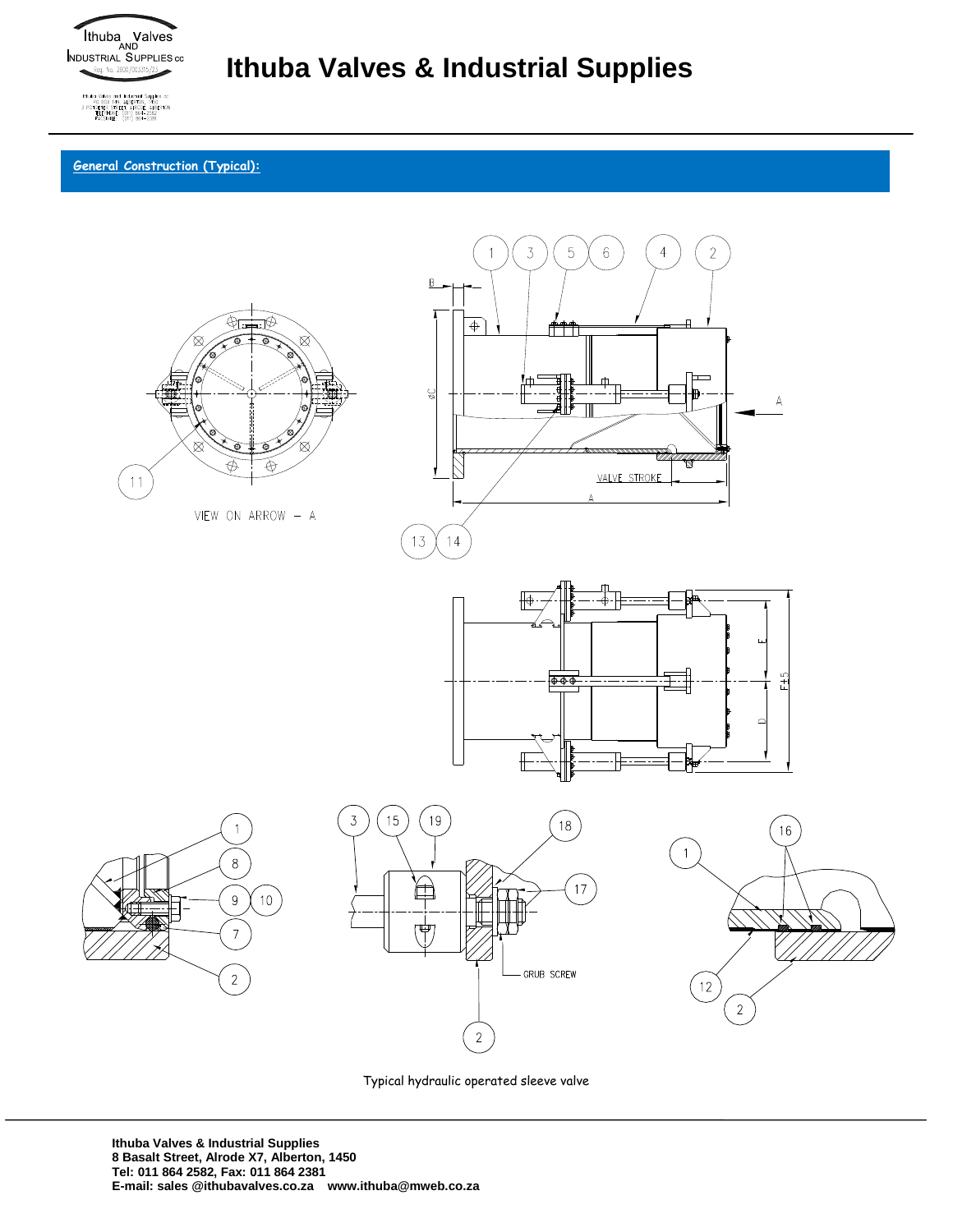

### **Dimensions in Milimetres**

|      |       |    |      | PN16 RATING |      |             |       | PN25 RATING<br>PN40 RATING |              |       |      |              |       |                |                          |       |              |              |
|------|-------|----|------|-------------|------|-------------|-------|----------------------------|--------------|-------|------|--------------|-------|----------------|--------------------------|-------|--------------|--------------|
|      |       |    |      |             |      | <b>MASS</b> |       |                            |              |       |      | <b>MASS</b>  |       |                |                          |       |              | MASS         |
| SIZE | A     | В  | C    | D&E         | F±5  | (kq)        | A     | В                          | $\mathcal C$ | D&E   | F±5  | (kg)         | A     | B              | C                        | D&E   | F±5          | (kg)         |
| 100  | $**$  | 14 | 220  | $**$        | $**$ | $**$        | $**$  | 24                         | 235          | $**$  | $**$ | $**$         | $**$  | 24             | 235                      | $**$  | $**$         | $**$         |
| 150  | $***$ | 18 | 285  | $***$       | $**$ | $**$        | $***$ | 28                         | 300          | $***$ | $**$ | $\star\star$ | $***$ | 28             | 300                      | $***$ | $\star\star$ | $***$        |
| 200  | 615   | 22 | 340  | 170         | 430  | 175         | 615   | 30                         | 360          | 170   | 430  | 202          | 615   | 32             | 375                      | 170   | 430          | 202          |
| 250  | 570   | 25 | 405  | 170         | 430  | 195         | 570   | 32                         | 425          | 170   | 430  | 225          | 570   | 38             | 450                      | 170   | 430          | 225          |
| 300  | 753   | 28 | 460  | 220         | 500  | 250         | 753   | 34                         | 485          | 220   | 500  | 288          | 753   | 40             | 515                      | 220   | 500          | 288          |
| 400  | 1038  | 32 | 580  | 335         | 800  | 380         | 1038  | 10                         | 620          | 335   | 800  | 440          | 1038  | 50             | 660                      | 335   | 800          | 440          |
| 450  | 1040  | 34 | 640  | 316         | 720  | 425         | 1040  | 43                         | 670          | 316   | 720  | 490          | 1040  | 60             | 685                      | 316   | 720          | 490          |
| 500  | 1130  | 34 | 715  | 379         | 900  | 610         | 1130  | 48                         | 730          | 379   | 900  | 702          | 1130  | 70             | 755                      | 379   | 900          | 702          |
| 600  | 1336  | 36 | 840  | 425         | 1030 | 720         | 1336  | 58                         | 845          | 425   | 1030 | 865          | 1336  | 58             | 845                      | 425   | 1030         | 865          |
| 700  | 1507  | 36 | 910  | 1100        | 1240 | 840         | 1507  | 50                         | 960          | 1100  | 1240 | 1008         | 1507  | $\blacksquare$ | $\overline{\phantom{a}}$ | 1100  | 1240         | 1208         |
| 750  | 1524  | 38 | 970  | 511         | 1132 | 920         | 1524  | 54                         | 1020         | 511   | 1132 | 1105         | 1524  | $\blacksquare$ | $\sim$                   | 511   | 1132         | 1326         |
| 800  | 1682  | 38 | 1025 | 565         | 1270 | 1180        | 1682  | 54                         | 1085         | 565   | 1270 | 1415         | 1682  | $\blacksquare$ | $\overline{\phantom{a}}$ | 565   | 1270         | 1698         |
| 900  | 1670  | 40 | 1125 | 580         | 1260 | 1295        | 1670  | 58                         | 1185         | 580   | 1260 | 1554         | 1670  | $\overline{a}$ | ÷.                       | 580   | 1260         | 1865         |
| 1000 | 1756  | 42 | 1255 | 630         | 1440 | 1460        | 1756  | 62                         | 1320         | 630   | 1440 | 1680         | 1756  | $\blacksquare$ | $\mathbf{r}$             | 630   | 1440         | 2016         |
| 1200 | 1930  | 48 | 1485 | 793         | 1716 | 1790        | 1930  | 70                         | 1530         | 793   | 1716 | 2150         | $**$  | $**$           | $**$                     | $***$ | $**$         | $***$        |
| 1400 | 2095  | 52 | 1685 | 1720        | 1850 | 2460        | 2095  | 76                         | 1755         | 1720  | 1850 | 2830         | $**$  | $**$           | $**$                     | $**$  | $**$         | $\star\star$ |
| 1600 | 2350  | 65 | 1930 | 1950        | 2228 | 2680        | 2350  | 81                         | 1975         | 1950  | 2228 | 2910         | $**$  | $**$           | $**$                     | $**$  | $**$         | $\star\star$ |
| 1800 | 2650  | 62 | 2130 | 2196        | 2456 | 7320        | 2650  | 90                         | 2195         | 1098  | 2456 | 8786         | $**$  | $**$           | $**$                     | $**$  | $**$         | $***$        |

NOTE: All \*\* dimensions are for manually operating valves and vary according to site requirements. Some of these can also be supplied with spool pieces. For more info on these items, please contact Ithuba Valves for detailed drawings.